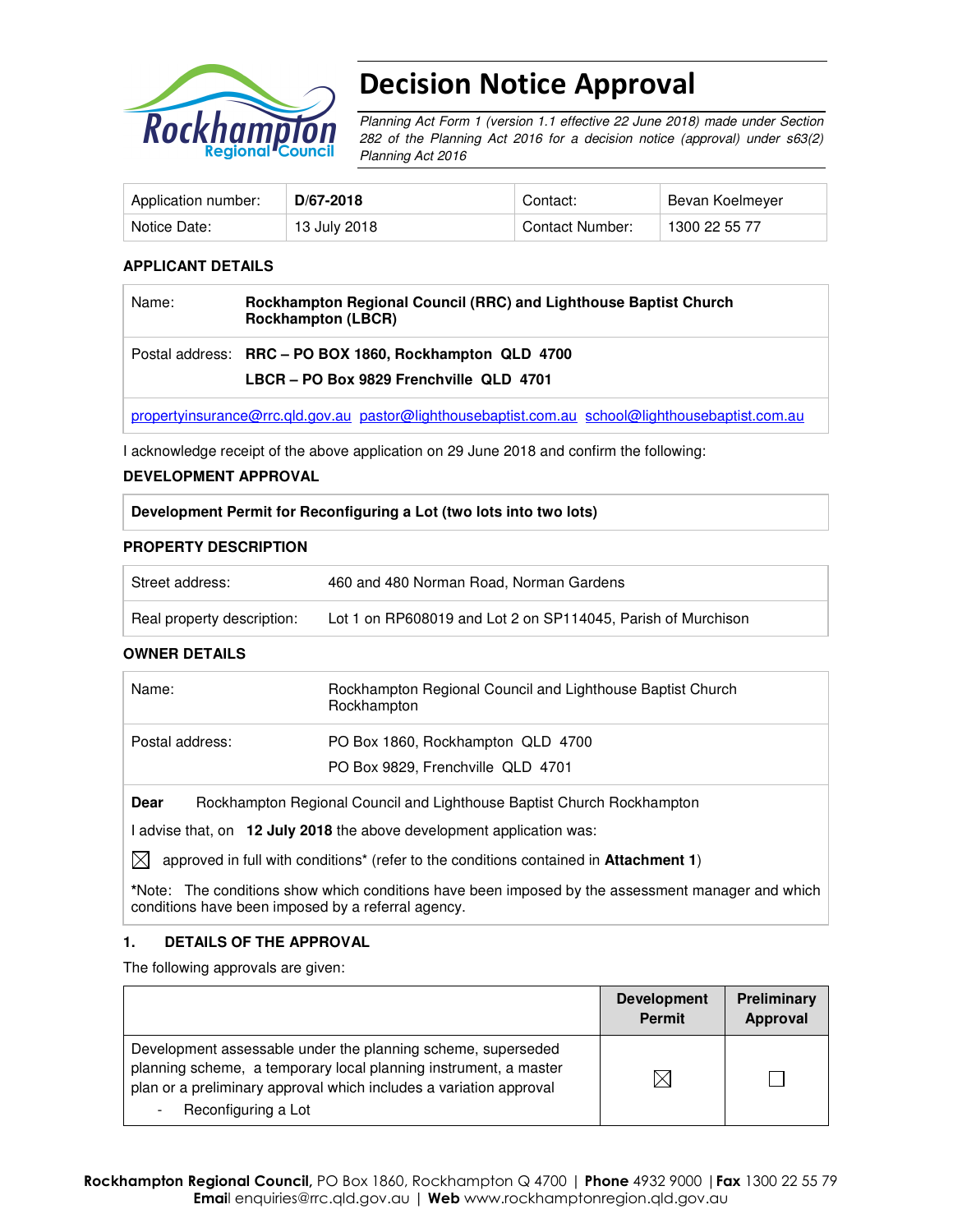## **2. CONDITIONS**

This approval is subject to the conditions in Attachment 1.

### **3. FURTHER DEVELOPMENT PERMITS REQUIRED NIL**

#### **4. REFERRAL AGENCIES** N/A

## **5. THE APPROVED PLANS**

**The approved development must be completed and maintained generally in accordance with the approved drawings and documents:** 

| Drawing/report title                                                         | Prepared by                                              | Date    | Reference number        |
|------------------------------------------------------------------------------|----------------------------------------------------------|---------|-------------------------|
| Proposed Lots 3 and 4, Cancelling Lot 2<br>on SP114045 and Lot 1 on RP608019 | R.E. Harris<br>Engineering and<br><b>Mining Surveyor</b> | Undated | 9051-34313,<br>BD04317A |

## **6. CURRENCY PERIOD FOR THE APPROVAL (s.85 of the Planning Act)**

The standard currency periods stated in section 85 of Planning Act 2016 apply to each aspect of development in this approval, if not stated in the conditions of approval attached.

## **7. STATEMENT OF REASONS**

| Description of the<br>development                  | The proposed development is for Reconfiguring a Lot (two lots into two lots)                                                                          |                                                                                                                                                                                                                                                                                                                                                           |  |  |
|----------------------------------------------------|-------------------------------------------------------------------------------------------------------------------------------------------------------|-----------------------------------------------------------------------------------------------------------------------------------------------------------------------------------------------------------------------------------------------------------------------------------------------------------------------------------------------------------|--|--|
| <b>Reasons for Decision</b>                        | a)                                                                                                                                                    | The proposal removes a minor encroachment each lot has over the<br>other whilst retaining lots of an appropriate size and dimension<br>commensurate with the sites' zone designations;                                                                                                                                                                    |  |  |
|                                                    | b)                                                                                                                                                    | The proposed use does not compromise the strategic framework in the<br>Rockhampton Region Planning Scheme 2015;                                                                                                                                                                                                                                           |  |  |
|                                                    | C)                                                                                                                                                    | Assessment of the development against the relevant zone purpose,<br>planning scheme codes and planning scheme policies demonstrates<br>that the proposed development will not cause significant adverse<br>impacts on the surrounding natural environment, built environment and<br>infrastructure, community facilities, or local character and amenity; |  |  |
|                                                    | d)<br>Planning Policy; and                                                                                                                            | The proposed development does not compromise the relevant State                                                                                                                                                                                                                                                                                           |  |  |
|                                                    | e)                                                                                                                                                    | On balance, the application should be approved because the<br>circumstances favour Council exercising its discretion to approve the<br>application even though the development does not comply with an<br>aspect of the assessment benchmarks.                                                                                                            |  |  |
| Assessment<br><b>Benchmarks</b>                    | The proposed development was assessed against the following assessment<br>benchmarks:                                                                 |                                                                                                                                                                                                                                                                                                                                                           |  |  |
|                                                    |                                                                                                                                                       | Community Facilities Zone Code;                                                                                                                                                                                                                                                                                                                           |  |  |
|                                                    | ٠                                                                                                                                                     | Sport and Recreation Zone Code;                                                                                                                                                                                                                                                                                                                           |  |  |
|                                                    |                                                                                                                                                       | Reconfiguring a Lot Code; and                                                                                                                                                                                                                                                                                                                             |  |  |
|                                                    | Water and Sewer Code.                                                                                                                                 |                                                                                                                                                                                                                                                                                                                                                           |  |  |
| <b>Compliance with</b><br>assessment<br>benchmarks | The development was assessed against all of the assessment benchmarks<br>listed above and complies with all of these with the exception listed below. |                                                                                                                                                                                                                                                                                                                                                           |  |  |
|                                                    | Reasons for the approval despite non-<br><b>Assessment</b><br><b>Benchmark</b><br>compliance with benchmark                                           |                                                                                                                                                                                                                                                                                                                                                           |  |  |
|                                                    | Reconfiguring a Lot<br>Code                                                                                                                           | The proposal removes an existing encroachment and<br>retains lot sizes which are consistent with the intent<br>of the site's zone designations. Furthermore, the                                                                                                                                                                                          |  |  |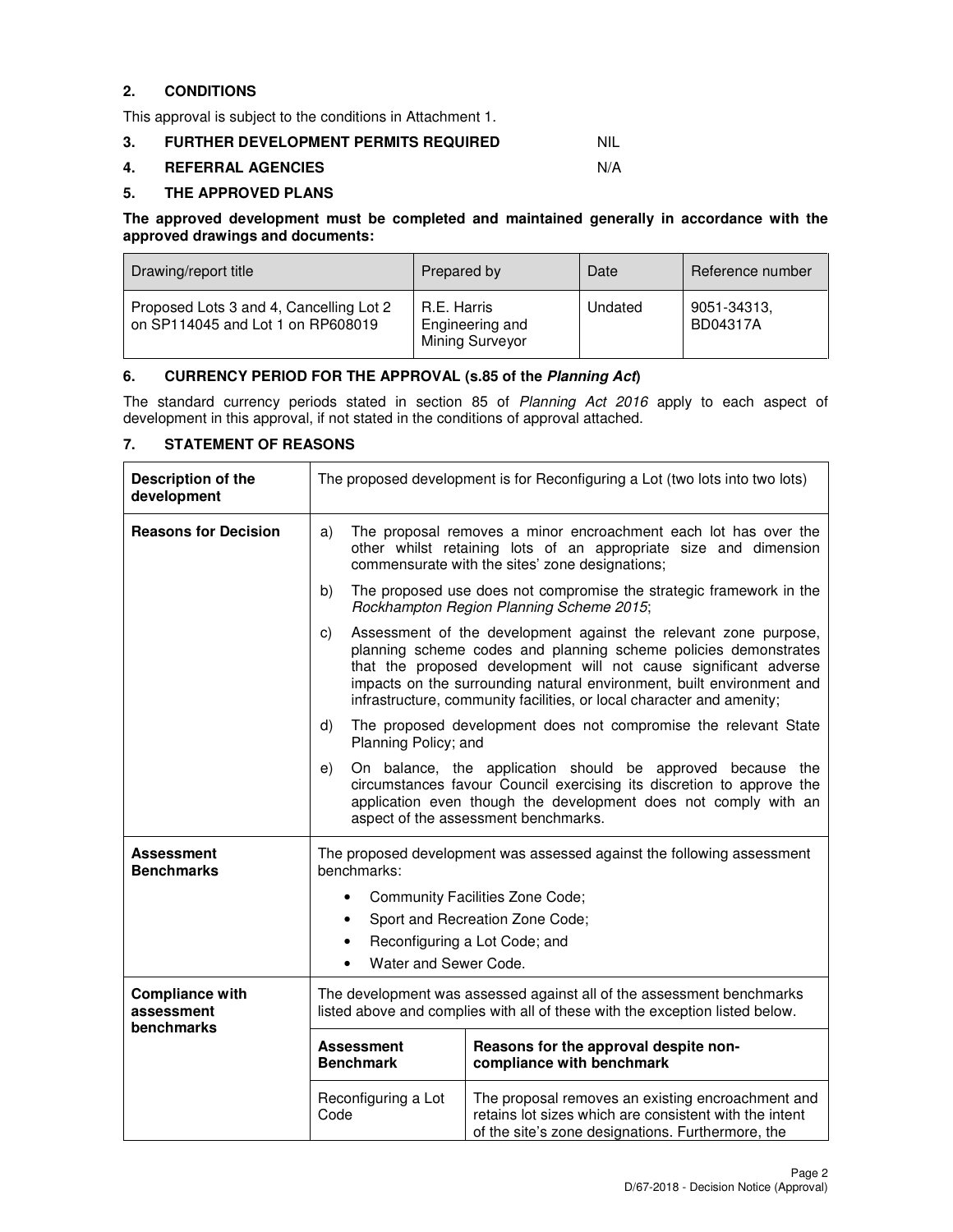|                                            | proposal will not cause fragmentation of land and<br>does not have the potential to introduce uses or<br>activities which conflict with the intent of the site's<br>zone designations.                                        |
|--------------------------------------------|-------------------------------------------------------------------------------------------------------------------------------------------------------------------------------------------------------------------------------|
| <b>Matters prescribed by</b><br>regulation | The State Planning Policy – Part E;<br>The Central Queensland Regional Plan;<br>(ii)<br>(iii) The Rockhampton Region Planning Scheme 2015.<br>(iv) The common material, being the material submitted with the<br>application. |

## **8. APPEAL RIGHTS**

The rights of an applicant to appeal to a tribunal or the Planning and Environment Court against a decision about a development application are set out in chapter 6, part 1 of the Planning Act 2016. There may also be a right to make an application for a declaration by a tribunal (see chapter 6, part 2 of the Planning Act 2016).

### Appeal by an applicant

An applicant for a development application may appeal to the Planning and Environment Court against the following:

- the refusal of all or part of the development application
- a provision of the development approval
- the decision to give a preliminary approval when a development permit was applied for
- a deemed refusal of the development application.

An applicant may also have a right to appeal to the Development tribunal. For more information, see schedule 1 of the Planning Act 2016.

The timeframes for starting an appeal in the Planning and Environment Court are set out in section 229 of the Planning Act 2016.

**Attachment 2** is an extract from the Planning Act 2016 that sets out the applicant's appeal rights and the appeal rights of a submitter.

### **9. WHEN THE DEVELOPMENT APPROVAL TAKES EFFECT**

This development approval takes effect:

From the time the decision notice is given – if there is no submitter and the applicant does not appeal the decision to the court.

Or

When the submitter's appeal period ends – if there is a submitter and the applicant does not appeal the decision to the court.

Or

Subject to the decision of the court, when the appeal is finally decided  $-$  if an appeal is made to the court.

This approval will lapse unless substantially commenced within the above stated currency periods (refer to sections 85 of Planning Act 2016 for further details).

## **10. ASSESSMENT MANAGER**

| Name: | Tarnya Fitzgibbon<br><b>COORDINATOR</b> | Signature: | Date: 13 July 2018 |
|-------|-----------------------------------------|------------|--------------------|
|       | <b>DEVELOPMENT ASSESSMENT</b>           |            |                    |

### **Attachment 1 – Conditions of the approval**

**Part 1 – Conditions imposed by the assessment manager** [Note: where a condition is imposed about infrastructure under Chapter 4 of the Planning Act 2016, the relevant provision of the Act under which this condition was imposed must be specified.]

#### **Attachment 2—Extract on appeal rights**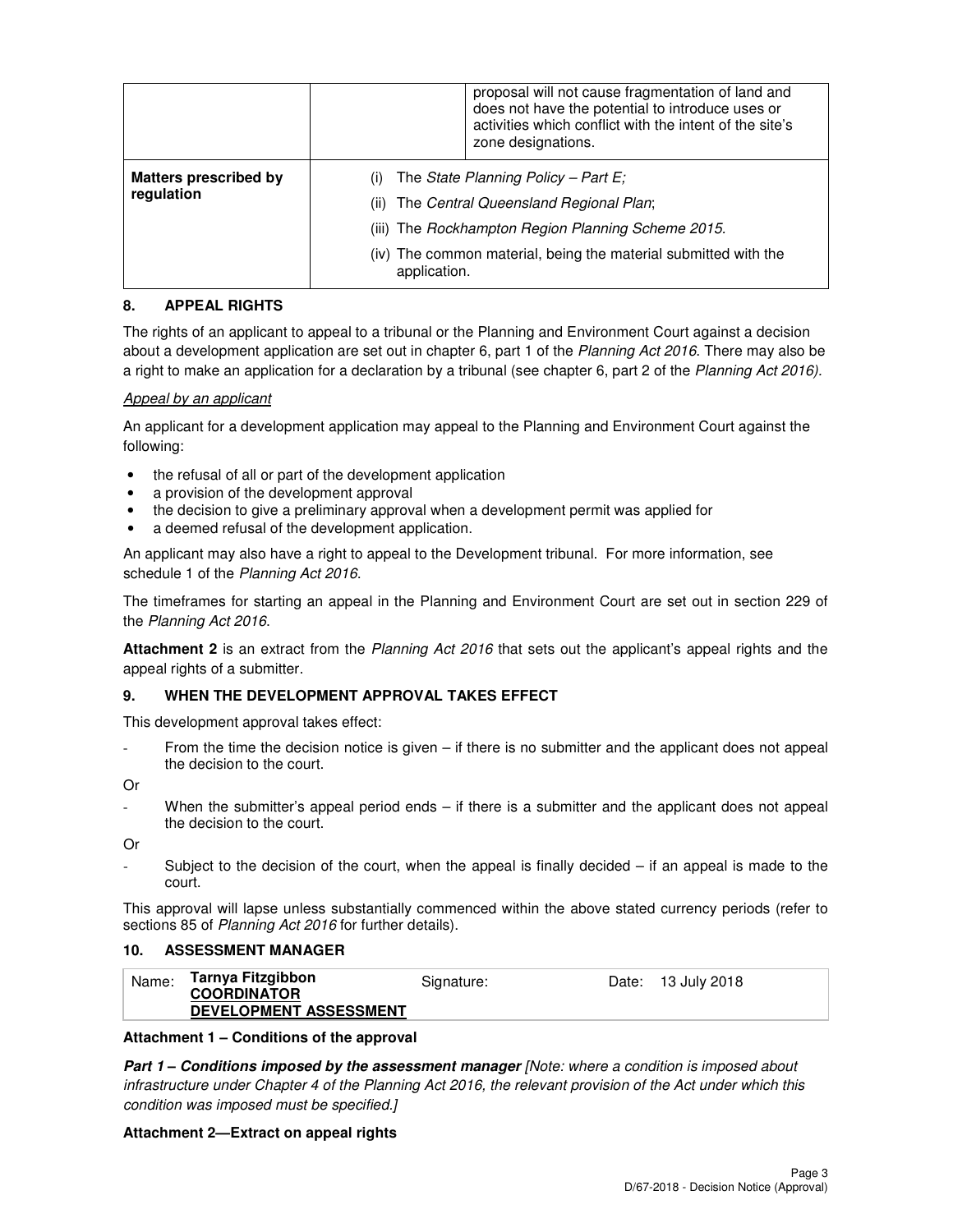

## **Attachment 1 – Part 1 Rockhampton Regional Council Conditions**

Planning Act 2016

## 1.0 ADMINISTRATION

- 1.1 The Developer and his employee, agent, contractor or invitee is responsible for ensuring compliance with the conditions of this development approval.
- 1.2 Where these Conditions refer to "Council" in relation to requiring Council to approve or to be satisfied as to any matter, or conferring on the Council a function, power or discretion, that role may be fulfilled in whole or in part by a delegate appointed for that purpose by the Council.
- 1.3 All conditions, works, or requirements of this development approval must be undertaken and completed:
	- 1.3.1 to Council's satisfaction;
	- 1.3.2 at no cost to Council; and
	- 1.3.3 prior to the issue of the Survey Plan Approval Certificate,

unless otherwise stated.

1.4 All works must be designed, constructed and maintained in accordance with the relevant Council policies, guidelines and standards, unless otherwise stated.

## 2.0 APPROVED PLANS AND DOCUMENTS

2.1 The approved development must be completed and maintained generally in accordance with the approved plans and documents, except where amended by any condition of this development approval:

| Drawing/report title                                                                                                                  | Prepared by | Date | Reference<br>number     |
|---------------------------------------------------------------------------------------------------------------------------------------|-------------|------|-------------------------|
| Proposed Lots 3 and 4, R.E. Harris Engineering Undated<br>Cancelling Lot 2 on SP114045   and Mining Surveyor<br>and Lot 1 on RP608019 |             |      | 9051-34313,<br>BD04317A |

2.2 Where there is any conflict between the conditions of this development approval and the details shown on the approved plans and documents, the conditions of this development approval must prevail.

## 3.0 ASSET MANAGEMENT

- 3.1 Any alteration necessary to electricity, telephone, water mains, sewerage mains, and/or public utility installations resulting from the development or in connection with the development, must be undertaken and completed at no cost to Council.
- 3.2 Any damage to existing stormwater, water supply and sewerage infrastructure, kerb and channel, pathway or roadway (including removal of concrete slurry from public land and Council infrastructure), that occurs while any works are being carried out in association with this development approval must be repaired at full cost to the developer. This includes the reinstatement of any existing traffic signs or pavement markings that may have been removed or damaged.

## ADVISORY NOTES

## NOTE 1. Aboriginal Cultural Heritage

It is advised that under section 23 of the Aboriginal Cultural Heritage Act 2003, a person who carries out an activity must take all reasonable and practicable measures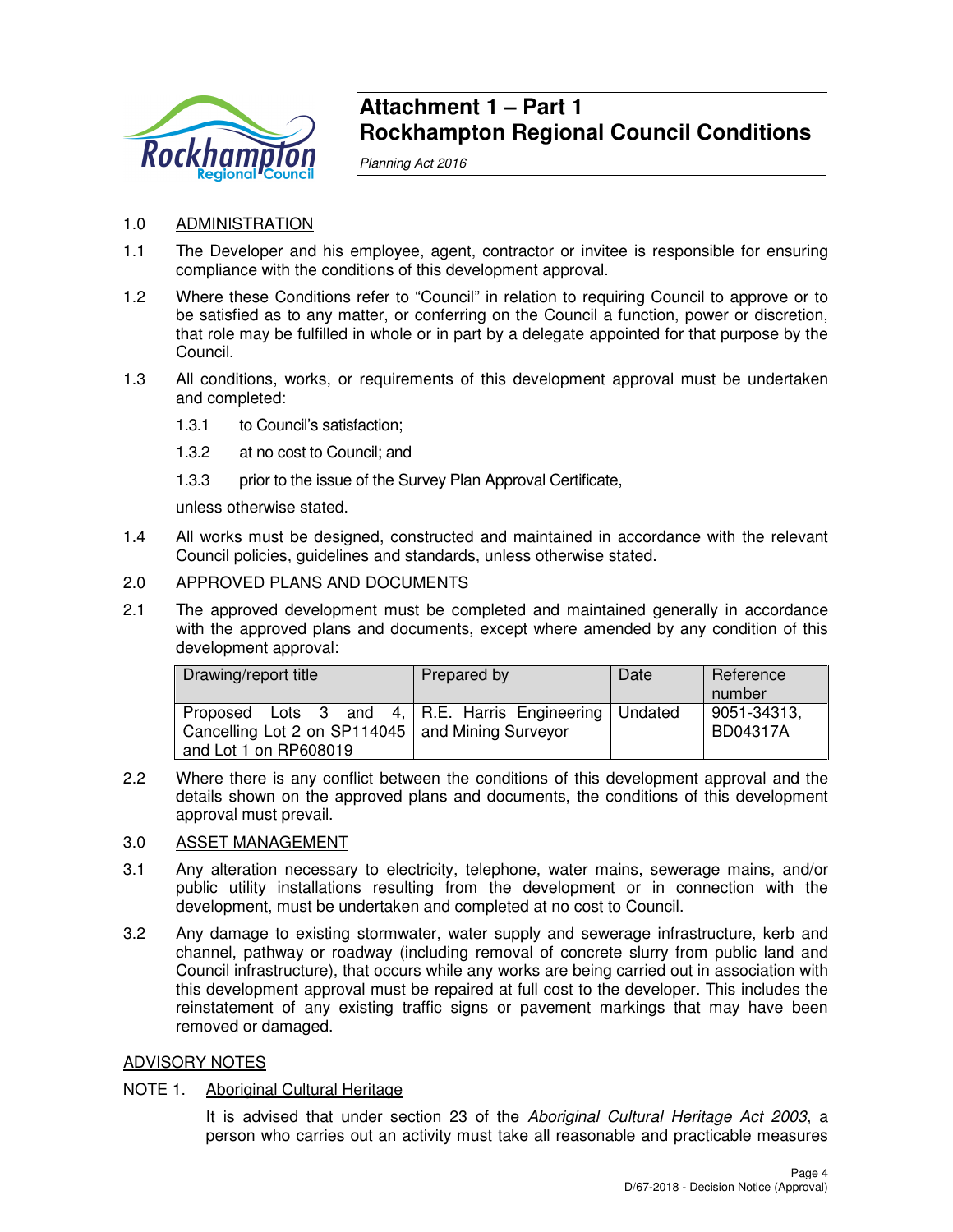to ensure the activity does not harm Aboriginal cultural heritage (the "cultural heritage duty of care"). Maximum penalties for breaching the duty of care are listed in the Aboriginal cultural heritage legislation. The information on Aboriginal cultural heritage is available on the Department of Aboriginal and Torres Strait Islander Partnerships website: www.datsima.qld.gov.au.

## NOTE 2. General Environmental Duty

General environmental duty under the *Environmental Protection Act 1994* prohibits unlawful environmental nuisance caused by noise, aerosols, particles, dust, ash, fumes, light, odour or smoke beyond the boundaries of the development site during all stages of the development including earthworks, construction and operation.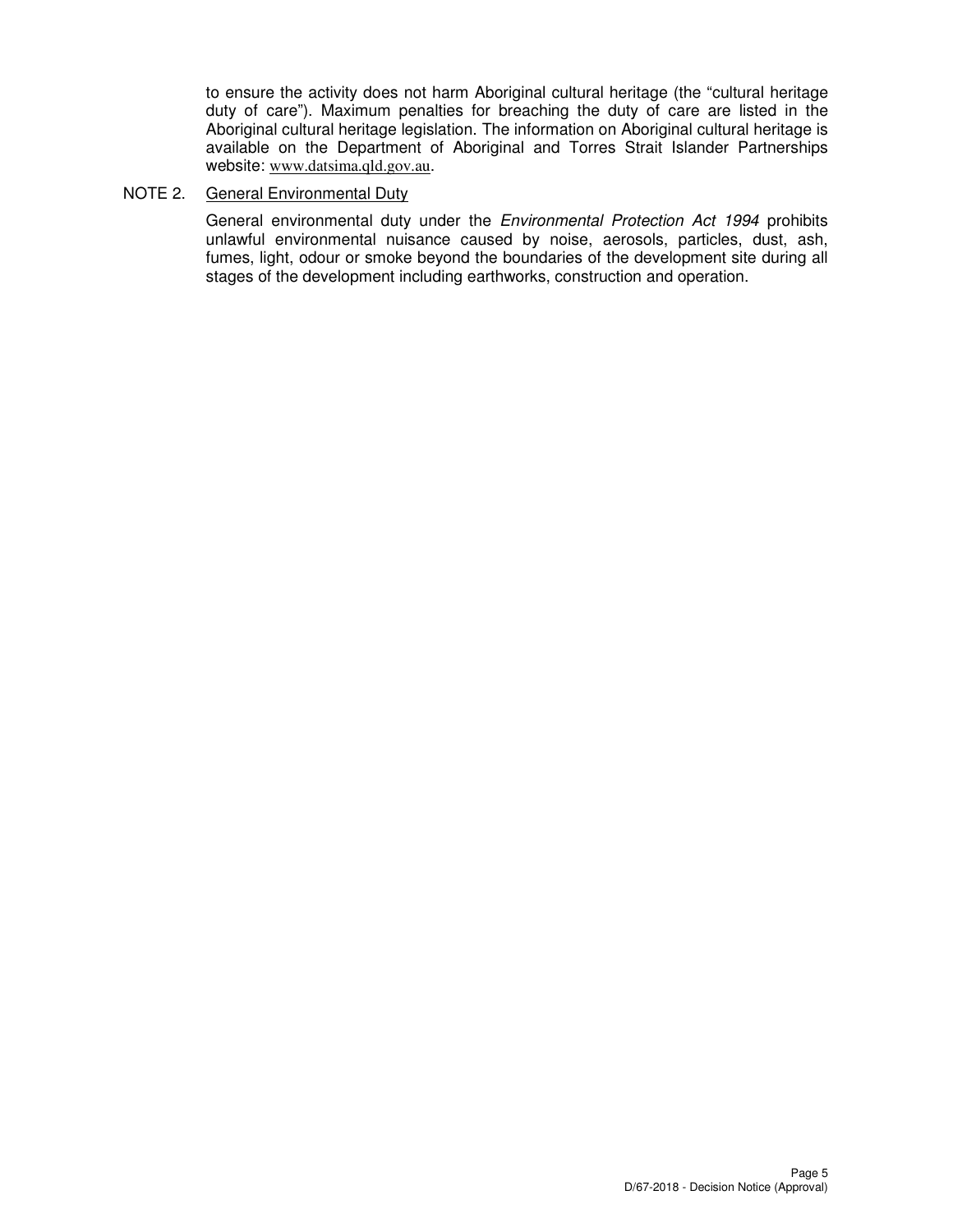

# **Attachment 2 - Appeal Rights**

PLANNING ACT 2016

The following is an extract from the Planning Act 2016 (Chapter 6)

#### **Appeal rights**

#### **229 Appeals to tribunal or P&E Court**

- (1) Schedule 1 states—
	- (a) matters that may be appealed to— (i) either a tribunal or the P&E Court; or (ii) only a tribunal; or (iii) only the P&E Court; and
	- (b) the person—
		- (i) who may appeal a matter (the **appellant**); and
		- (ii) who is a respondent in an appeal of the matter; and (iii) who is a co-respondent in an appeal of the matter; and
		- (iv) who may elect to be a co-respondent in an appeal of the matter.
- (2) An appellant may start an appeal within the appeal period.
- (3) The **appeal period** is—
	- (a) for an appeal by a building advisory agency—10 business days after a decision notice for the decision is given to the agency or
	- (b) for an appeal against a deemed refusal—at any time after the deemed refusal happens; or
	- (c) for an appeal against a decision of the Minister, under chapter 7, part 4, to register premises or to renew the registration of premises—20 business days after a notice is published under section 269(3)(a) or (4); or
	- (d) for an appeal against an infrastructure charges notice— 20 business days after the infrastructure charges notice is given to the person; or
	- (e) for an appeal about a deemed approval of a development application for which a decision notice has not been given—30 business days after the applicant gives the deemed approval notice to the assessment manager; or
	- (f) for any other appeal—20 business days after a notice of the decision for the matter, including an enforcement notice, is given to the person.
	- Note—

See the P&E Court Act for the court's power to extend the appeal period.

- (4) Each respondent and co-respondent for an appeal may be heard in the appeal.
- (5) If an appeal is only about a referral agency's response, the assessment manager may apply to the tribunal or P&E Court to withdraw from the appeal.
- (6) To remove any doubt, it is declared that an appeal against an infrastructure charges notice must not be about—
	- (a) the adopted charge itself; or
	- (b) for a decision about an offset or refund—
		- (i) the establishment cost of trunk infrastructure identified in a LGIP; or

(ii) the cost of infrastructure decided using the method

- included in the local government's charges resolution. **230 Notice of appeal**
- (1) An appellant starts an appeal by lodging, with the registrar of the tribunal or P&E Court, a notice of appeal that—
	- (a) is in the approved form; and
	- (b) succinctly states the grounds of the appeal.
- (2) The notice of appeal must be accompanied by the required fee.
- (3) The appellant or, for an appeal to a tribunal, the registrar must, within the service period, give a copy of the notice of appeal to—
- (a) the respondent for the appeal; and
- (b) each co-respondent for the appeal; and
- (c) for an appeal about a development application under schedule 1, table 1, item 1—each principal submitter for the development application; and
- (d) for an appeal about a change application under schedule 1, table 1, item 2—each principal submitter for the change application; and
- (e) each person who may elect to become a co-respondent for the appeal, other than an eligible submitter who is not a principal submitter in an appeal under paragraph  $(c)$  or  $(d)$ ; and
- (f) for an appeal to the P&E Court—the chief executive; and
- (g) for an appeal to a tribunal under another Act—any other person who the registrar considers appropriate.
- (4) The **service period** is—
	- (a) if a submitter or advice agency started the appeal in the P&E Court—2 business days after the appeal is started; or
	- (b) otherwise—10 business days after the appeal is started.
- (5) A notice of appeal given to a person who may elect to be a co-respondent must state the effect of subsection
- (6) A person elects to be a co-respondent by filing a notice of election, in the approved form, within 10 business days after the notice of appeal is given to the person*.*
- **231 Other appeals**
- (1) Subject to this chapter, schedule 1 and the P&E Court Act, unless the Supreme Court decides a decision or other matter under this Act is affected by jurisdictional error, the decision or matter is non-appealable.
- (2) The Judicial Review Act 1991, part 5 applies to the decision or matter to the extent it is affected by jurisdictional error.
- (3) A person who, but for subsection (1) could have made an application under the Judicial Review Act 1991 in relation to the decision or matter, may apply under part 4 of that Act for a statement of reasons in relation to the decision or matter.
- (4) In this section— **decision** includes—
	- (a) conduct engaged in for the purpose of making a decision; and
	- (b) other conduct that relates to the making of a decision; and
	- (c) the making of a decision or the failure to make a decision; and
	- (d) a purported decision; and
	- (e) a deemed refusal.

**non-appealable**, for a decision or matter, means the decision or matter—

- (a) is final and conclusive; and
- (b) may not be challenged, appealed against, reviewed, quashed, set aside or called into question in any other way under the Judicial Review Act 1991 or otherwise, whether by the Supreme Court, another court, a tribunal or another entity; and
- (c) is not subject to any declaratory, injunctive or other order of the Supreme Court, another court, a tribunal or another entity on any ground.

#### **232 Rules of the P&E Court**

- (1) A person who is appealing to the P&E Court must comply with the rules of the court that apply to the appeal.
- (2) However, the P&E Court may hear and decide an appeal even if the person has not complied with rules of the P&E Court.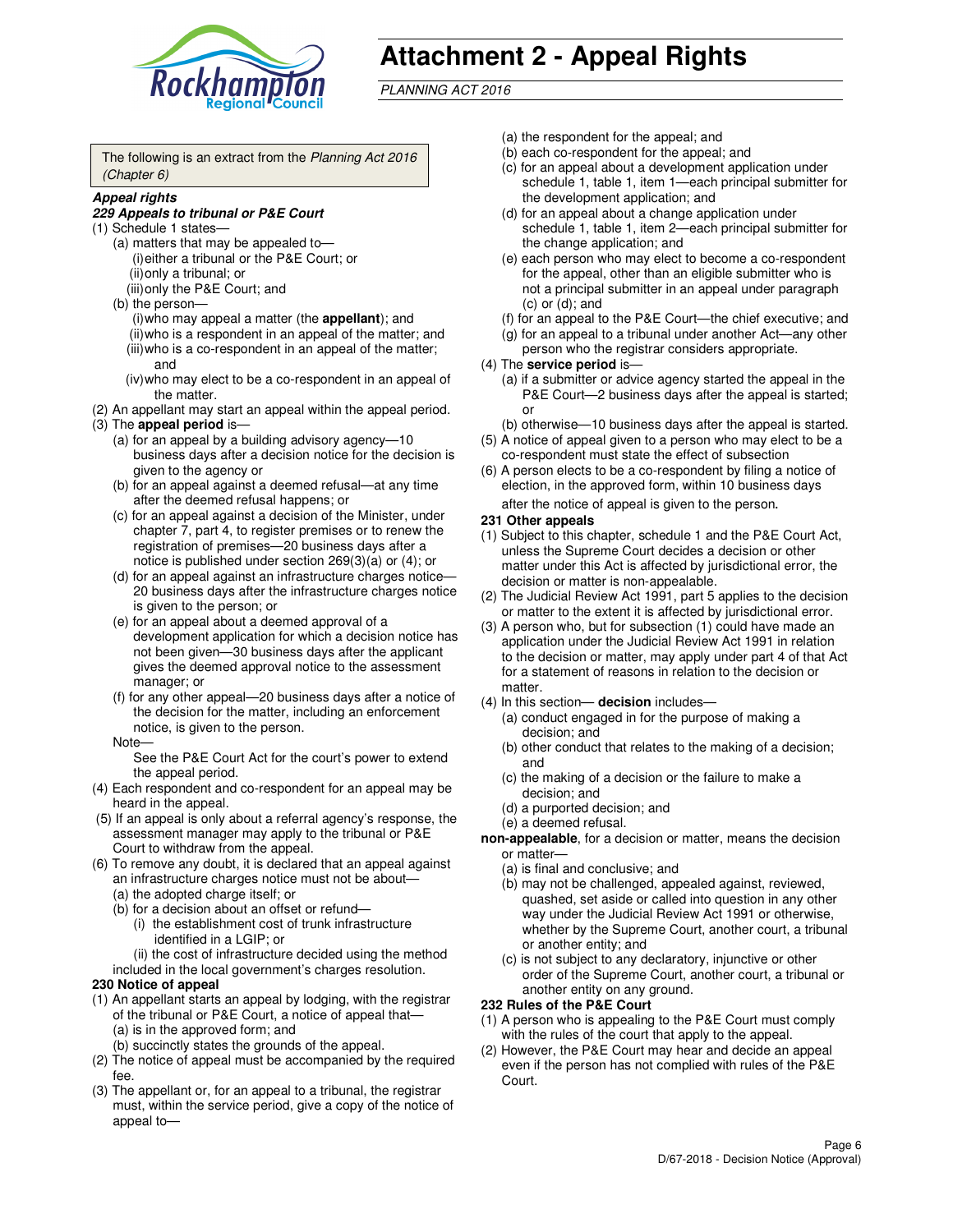

## **Appeal Rights**

PLANNING ACT 2016

## **Schedule 1**

## **Appeals section 229**

#### **1 Appeal rights and parties to appeals**

- (1) Table 1 states the matters that may be appealed to—(a) the P&E court; or (b) a tribunal.
- (2) However, table 1 applies to a tribunal only if the matter involves—
	- (a) the refusal, or deemed refusal of a development application, for—
	- (i) a material change of use for a classified building; or
	- (ii) operational work associated with building work, a retaining wall, or a tennis court; or
	- (b) a provision of a development approval for—
	- (i) a material change of use for a classified building; or
- (ii) operational work associated with building work, a retaining wall, or a tennis court; or
	- (c) if a development permit was applied for—the decision to give a preliminary approval for—
		- (i) a material change of use for a classified building; or
		- (ii) operational work associated with building work, a retaining wall, or a tennis court; or
	- (d) a development condition if—
		- (i) the development approval is only for a material change of use that involves the use of a building classified under the Building Code as a class 2 building; and
		- (ii) the building is, or is proposed to be, not more than 3 storeys; and
		- (iii) the proposed development is for not more than 60 sole-occupancy units; or
	- (e) a decision for, or a deemed refusal of, an extension application for a development approval that is only for a material change of use of a classified building; or
	- (f) a decision for, or a deemed refusal of, a change application for a development approval that is only for a material change of use of a classified building; or
	- (g) a matter under this Act, to the extent the matter relates to—
		- (i) the Building Act, other than a matter under that Act that may or must be decided by the Queensland Building and Construction Commission; or
		- (ii) the Plumbing and Drainage Act, part 4 or 5; or
	- (h) a decision to give an enforcement notice in relation to a matter under paragraphs (a) to (g); or
	- (i) a decision to give an infrastructure charges notice; or
	- (j) the refusal, or deemed refusal, of a conversion application; or
	- (k) a matter that, under another Act, may be appealed to the tribunal; or
	- (l) a matter prescribed by regulation.
- (3) Also, table 1 does not apply to a tribunal if the matter
	- involves—
	- (a) for a matter in subsection  $(2)(a)$  to  $(d)$ 
		- (i) a development approval for which the development application required impact assessment; and
		- (ii) a development approval in relation to which the assessment manager received a properly made submission for the development application; or
	- (b) a provision of a development approval about the identification or inclusion, under a variation approval, of a matter for the development.
- (4) Table 2 states the matters that may be appealed only to the P&E Court.
- (5) Table 3 states the matters that may be appealed only to the tribunal.
- (6) In each table—
	- (a) column 1 states the appellant in the appeal; and
	- (b) column 2 states the respondent in the appeal; and
	- (c) column 3 states the co-respondent (if any) in the appeal; and
	- (d) column 4 states the co-respondents by election (if any) in the appeal.
- (7) If the chief executive receives a notice of appeal under section 230(3)(f), the chief executive may elect to be a corespondent in the appeal.

| Table 1<br>Appeals to the P&E Court and, for certain matters, to a tribunal                                                                                                                                                                                                                                                                    |                           |                                                           |                                                                   |  |
|------------------------------------------------------------------------------------------------------------------------------------------------------------------------------------------------------------------------------------------------------------------------------------------------------------------------------------------------|---------------------------|-----------------------------------------------------------|-------------------------------------------------------------------|--|
| 1. Development applications<br>An appeal may be made against-<br>(a) the refusal of all or part of the development application; or<br>(b) the deemed refusal of the development application; or<br>(c) a provision of the development approval; or<br>(d) if a development permit was applied for-the decision to give a preliminary approval. |                           |                                                           |                                                                   |  |
| Column 1<br>Column 3<br>Column 2<br>Column 4<br>Appellant<br>Respondent<br>Co-respondent by election<br>Co-respondent                                                                                                                                                                                                                          |                           |                                                           |                                                                   |  |
| The applicant                                                                                                                                                                                                                                                                                                                                  | The assessment<br>manager | $($ if any $)$<br>If the appeal is about<br>a concurrence | (if any)<br>1 A concurrence agency that is<br>not a co-respondent |  |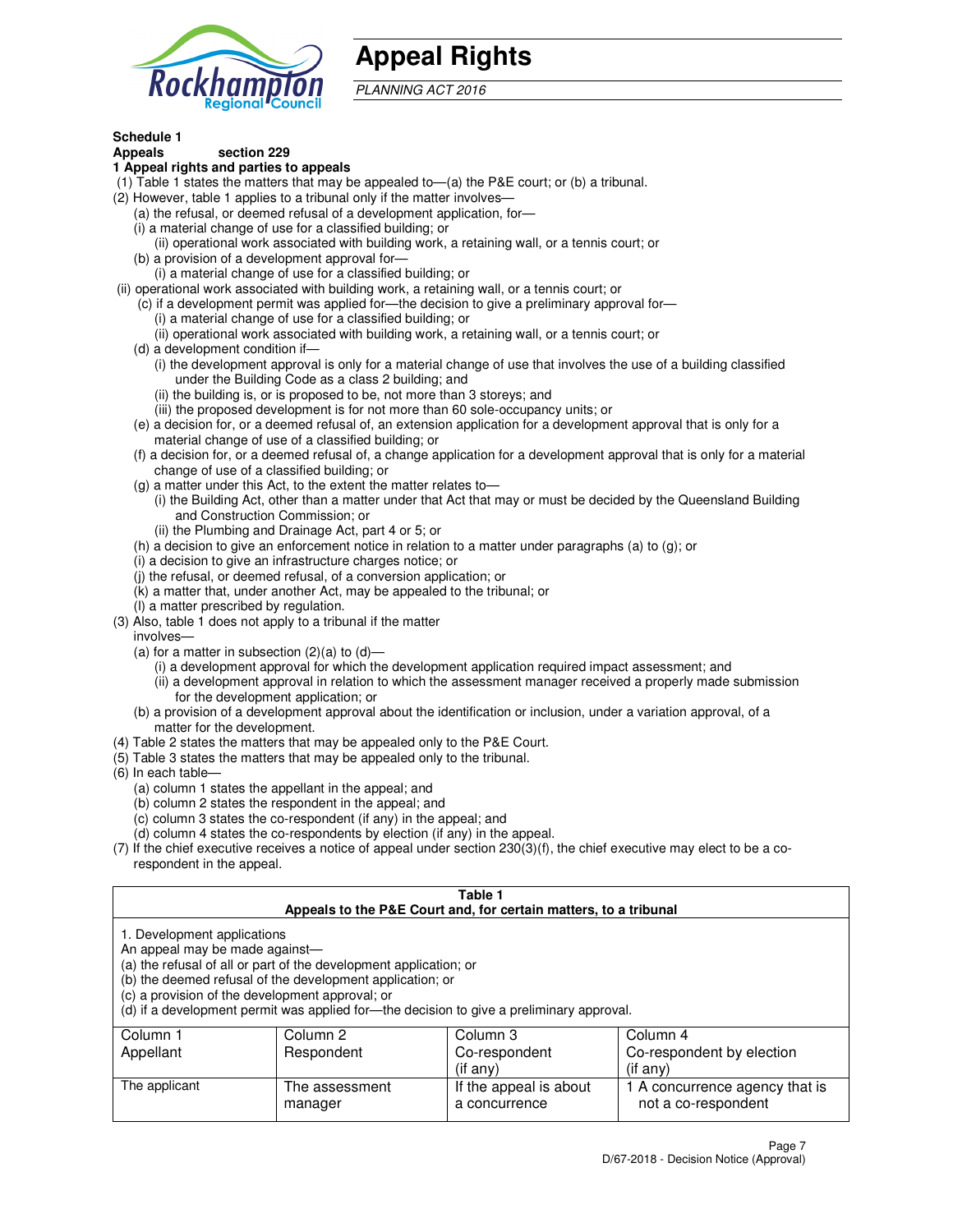| Table 1<br>Appeals to the P&E Court and, for certain matters, to a tribunal                                                                                                                             |                                                                                                                                                                                              |                                                                 |                                                                                                                                                                                                                                                                                                                                                 |  |  |
|---------------------------------------------------------------------------------------------------------------------------------------------------------------------------------------------------------|----------------------------------------------------------------------------------------------------------------------------------------------------------------------------------------------|-----------------------------------------------------------------|-------------------------------------------------------------------------------------------------------------------------------------------------------------------------------------------------------------------------------------------------------------------------------------------------------------------------------------------------|--|--|
|                                                                                                                                                                                                         |                                                                                                                                                                                              | agency's referral<br>response-the<br>concurrence agency         | 2 If a chosen Assessment<br>manager is the respondent-<br>the prescribed assessment<br>manager<br>3 Any eligible advice agency for<br>the application<br>4 Any eligible submitter for the<br>application                                                                                                                                        |  |  |
| 2. Change applications<br>An appeal may be made against-<br>(b) a deemed refusal of a change application.                                                                                               |                                                                                                                                                                                              |                                                                 | (a) a responsible entity's decision for a change application, other than a decision made by the P&E court; or                                                                                                                                                                                                                                   |  |  |
| Column 1<br>Appellant                                                                                                                                                                                   | Column <sub>2</sub><br>Respondent                                                                                                                                                            | Column <sub>3</sub><br>Co-respondent<br>(if any)                | Column 4<br>Co-respondent by election<br>(if any)                                                                                                                                                                                                                                                                                               |  |  |
| 1 The applicant<br>2 If the responsible<br>entity is the<br>assessment<br>manager-an<br>affected entity that<br>gave a pre-request<br>notice or response<br>notice                                      | The responsible<br>entity                                                                                                                                                                    | If an affected entity<br>starts the appeal-the<br>applicant     | 1 A concurrence agency for the<br>development application<br>2 If a chosen assessment<br>manager is the respondent-<br>the prescribed assessment<br>manager<br>3 A private certifier for the<br>development application<br>4 Any eligible advice agency for<br>the change application<br>5 Any eligible submitter for the<br>change application |  |  |
|                                                                                                                                                                                                         | 3. Extension applications<br>An appeal may be made against-<br>(a) the assessment manager's decision about an extension application; or<br>(b) a deemed refusal of an extension application. |                                                                 |                                                                                                                                                                                                                                                                                                                                                 |  |  |
| Column 1<br>Appellant                                                                                                                                                                                   | Column <sub>2</sub><br>Respondent                                                                                                                                                            | Column <sub>3</sub><br>Co-respondent<br>(if any)                | Column 4<br>Co-respondent by election<br>(if any)                                                                                                                                                                                                                                                                                               |  |  |
| 1 The applicant<br>1<br>For a matter other<br>2<br>than a deemed<br>refusal of an<br>extension<br>application $-$ a<br>concurrence<br>agency, other than<br>the chief executive,<br>for the application | The assessment<br>manager                                                                                                                                                                    | If a concurrence<br>agency starts the<br>appeal - the applicant | If a chosen assessment<br>manager is the respondent $-$ the<br>prescribed assessment manager                                                                                                                                                                                                                                                    |  |  |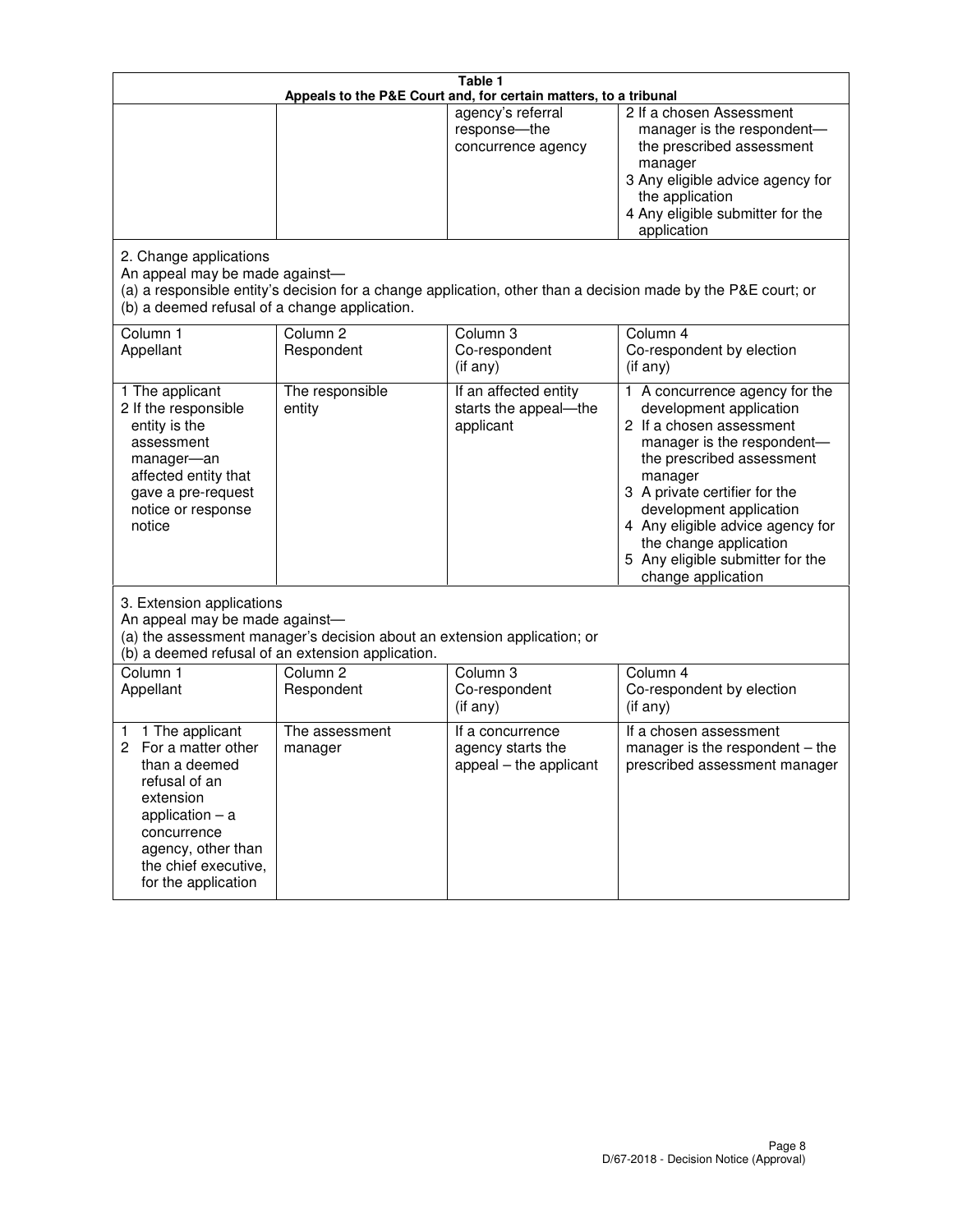#### **Table 1 Appeals to the P&E Court and, for certain matters, to a tribunal**

4. Infrastructure charges notices

An appeal may be made against an infrastructure charges notice on 1 or more of the following grounds

- a) The notice involved an error relating to
	- (i) The application of the relevant adopted charge; or

Examples of errors in applying an adopted charge –

- The incorrect application of gross floor area for a non-residential development
- Applying an incorrect 'use category', under a regulation, to the development
	- (i) The working out of extra demands, for section 120; or
	- (ii) An offset or refund; or
- b) The was no decision about an offset or refund; or
- c) If the infrastructure charges notice states a refund will be given the timing for giving the refund; or
- d) The amount of the charge is so unreasonable that no reasonable relevant local government could have imposed the amount.

| Column 1<br>Appellant                                    | Column 2<br>Respondent                                                    | Column 3<br>Co-respondent<br>$($ if any $)$ | Column 4<br>Co-respondent by election<br>$($ if any $)$ |
|----------------------------------------------------------|---------------------------------------------------------------------------|---------------------------------------------|---------------------------------------------------------|
| The person given the<br>Infrastructure charges<br>notice | The local government<br>that gave the<br>infrastructure charges<br>notice |                                             |                                                         |

5. Conversion applications

An appeal may be made against—

(a) the refusal of a conversion application; or

(b) a deemed refusal of a conversion application.

| Column 1<br>Appellant | Column 2<br>Respondent                                                  | Column 3<br>Co-respondent<br>$($ if any $)$ | Column 4<br>Co-respondent by election<br>$($ if any $)$ |
|-----------------------|-------------------------------------------------------------------------|---------------------------------------------|---------------------------------------------------------|
| The applicant         | The local government<br>to which the conversion<br>application was made |                                             |                                                         |

6. Enforcement notices

An appeal may be made against the decision to give an enforcement notice.

| Column 1<br>Appellant                      | Column 2<br>Respondent       | Column 3<br>Co-respondent<br>$($ if any $)$ | Column 4<br>Co-respondent by election<br>(if any)                                                                                                                          |
|--------------------------------------------|------------------------------|---------------------------------------------|----------------------------------------------------------------------------------------------------------------------------------------------------------------------------|
| The person given the<br>enforcement notice | The enforcement<br>authority |                                             | If the enforcement authority is<br>not the local government for<br>the premises in relation to which<br>the offence is alleged to have<br>happened-the local<br>government |

#### **Table 2 Appeals to the P&E Court only**

1. Appeals from tribunal

An appeal may be made against a decision of a tribunal, other than a decision under

section 252, on the ground of—

(a) an error or mistake in law on the part of the tribunal; or

(b) jurisdictional error.

| Column 1<br>Appellant                             | Column 2<br>Respondent                                    | Column 3<br>Co-respondent<br>(if any) | Column 4<br>Co-respondent by election<br>(if any) |
|---------------------------------------------------|-----------------------------------------------------------|---------------------------------------|---------------------------------------------------|
| A party to the<br>proceedings for the<br>decision | The other party to the<br>proceedings for the<br>decision | -                                     |                                                   |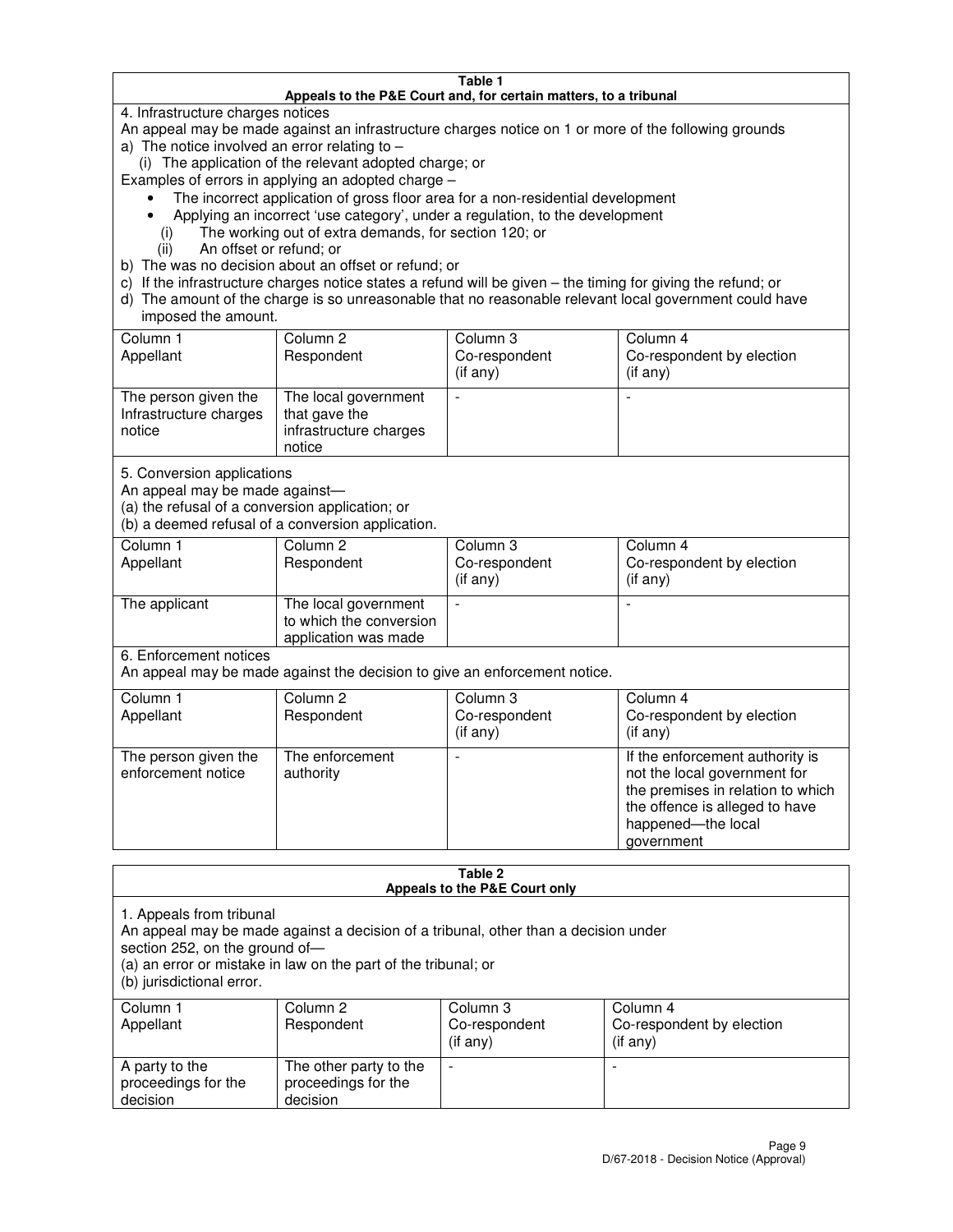#### **Table 2 Appeals to the P&E Court only**

2. Eligible submitter appeals

An appeal may be made against the decision to give a development approval, or an approval for a change application, to the extent that the decision relates to—

(a) any part of the development application for the development approval that required impact assessment; or (b) a variation request.

| Column 1<br>Appellant                                                                                                                                                                                                                                                                                                                                                                                              | Column <sub>2</sub><br>Respondent                                                                                          | Column 3<br>Co-respondent<br>(i f any)                                                                                    | Column 4<br>Co-respondent by election<br>(i f any)   |
|--------------------------------------------------------------------------------------------------------------------------------------------------------------------------------------------------------------------------------------------------------------------------------------------------------------------------------------------------------------------------------------------------------------------|----------------------------------------------------------------------------------------------------------------------------|---------------------------------------------------------------------------------------------------------------------------|------------------------------------------------------|
| 1 For a development<br>application-an<br>eligible submitter for<br>the development<br>application<br>2 For a change<br>application-an<br>eligible submitter for<br>the change<br>application                                                                                                                                                                                                                       | 1 For a development<br>application-the<br>assessment<br>manager<br>2 For a change<br>application-the<br>responsible entity | 1 The applicant<br>2 If the appeal is<br>about a concurrence<br>agency's referral<br>response---the<br>concurrence agency | Another eligible<br>submitter for the<br>application |
| 3. Eligible submitter and eligible advice agency appeals<br>An appeal may be made against a provision of a development approval, or failure to<br>include a provision in the development approval, to the extent the matter relates to-<br>(a) any part of the development application or the change application, for the development approval, that<br>required impact assessment; or<br>(b) a variation request. |                                                                                                                            |                                                                                                                           |                                                      |
| Column 1<br>Appellant                                                                                                                                                                                                                                                                                                                                                                                              | Column <sub>2</sub><br>Respondent                                                                                          | Column 3<br>Co-respondent<br>(if any)                                                                                     | Column 4<br>Co-respondent by election<br>$(if$ any)  |
| 1 For a development<br>application-an<br>eligible submitter for<br>the development                                                                                                                                                                                                                                                                                                                                 | 1 For a development<br>application-the<br>assessment<br>manager                                                            | 1 The applicant<br>2 If the appeal is<br>about a concurrence<br>agency's referral                                         | Another eligible submitter for the<br>application    |

response—the concurrence agency

change application 4. Compensation claims

application 2 For a change application—an eligible submitter for

the change application 3 An eligible advice agency for the development application or

An appeal may be made against—

(a) a decision under section 32 about a compensation claim; or

2 For a change application—the responsible entity

(b) a decision under section 265 about a claim for compensation; or

(c) a deemed refusal of a claim under paragraph (a) or (b).

| Column 1<br>Appellant                      | Column 2<br>Respondent                                 | Column 3<br>Co-respondent<br>(if any) | Column 4<br>Co-respondent by election<br>(if any) |
|--------------------------------------------|--------------------------------------------------------|---------------------------------------|---------------------------------------------------|
| A person dissatisfied<br>with the decision | The local<br>government to which<br>the claim was made |                                       |                                                   |
| 5. Registered premises                     |                                                        |                                       |                                                   |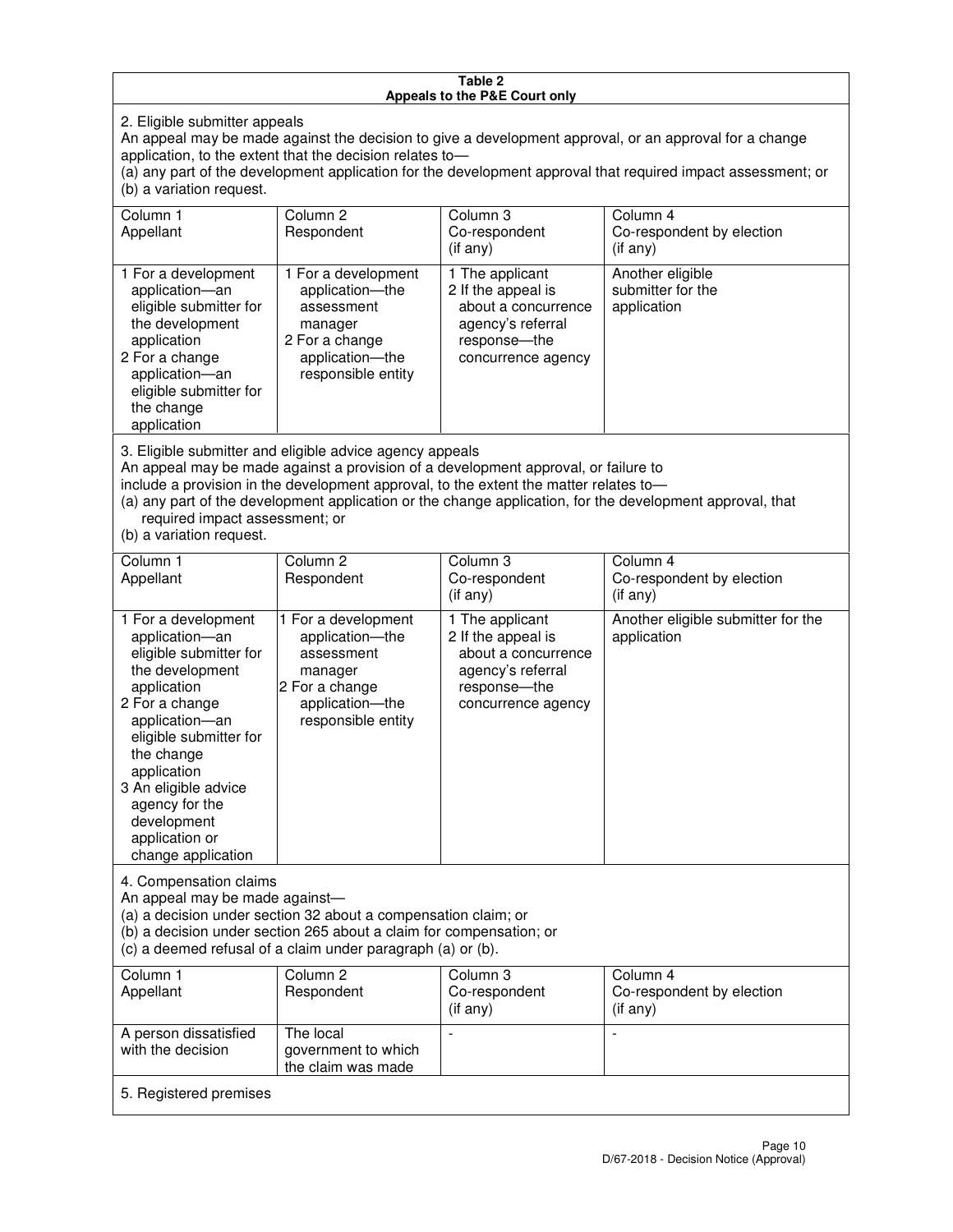| Table 2                                                                                                                                                                                                                                                                                                              |                                   |                                         |                                                                                                                                                                             |  |
|----------------------------------------------------------------------------------------------------------------------------------------------------------------------------------------------------------------------------------------------------------------------------------------------------------------------|-----------------------------------|-----------------------------------------|-----------------------------------------------------------------------------------------------------------------------------------------------------------------------------|--|
| Appeals to the P&E Court only<br>An appeal may be made against a decision of the Minister under chapter 7, part 4.                                                                                                                                                                                                   |                                   |                                         |                                                                                                                                                                             |  |
| Column 1                                                                                                                                                                                                                                                                                                             | Column <sub>2</sub>               | Column <sub>3</sub>                     | Column 4                                                                                                                                                                    |  |
| Appellant                                                                                                                                                                                                                                                                                                            | Respondent                        | Co-respondent<br>(if any)               | Co-respondent by election<br>(if any)                                                                                                                                       |  |
| 1 A person given a<br>decision notice about<br>the decision<br>2 If the decision is to<br>register premises or<br>renew the<br>registration of<br>premises-an owner<br>or occupier of<br>premises in the<br>affected area for the<br>registered premises<br>who is dissatisfied<br>with the decision                 | <b>The Minister</b>               | ÷,                                      | If an owner or occupier starts the<br>appeal – the owner of the<br>registered premises                                                                                      |  |
| 6. Local laws<br>An appeal may be made against a decision of a local government, or conditions applied,<br>under a local law about-<br>(a) the use of premises, other than a use that is the natural and ordinary consequence of prohibited<br>development; or<br>(b) the erection of a building or other structure. |                                   |                                         |                                                                                                                                                                             |  |
| Column 1<br>Appellant                                                                                                                                                                                                                                                                                                | Column 2<br>Respondent            | Column 3<br>Co-respondent<br>(if any)   | Column 4<br>Co-respondent by election<br>(if any)                                                                                                                           |  |
| A person who-<br>(a) applied for the<br>decision; and<br>(b) is dissatisfied with<br>the decision or<br>conditions.                                                                                                                                                                                                  | The local government              |                                         |                                                                                                                                                                             |  |
|                                                                                                                                                                                                                                                                                                                      |                                   | Table 3<br>Appeals to the tribunal only |                                                                                                                                                                             |  |
| 1. Building advisory agency appeals<br>An appeal may be made against giving a development approval for building work to the extent the building<br>work required code assessment against the building assessment provisions.                                                                                         |                                   |                                         |                                                                                                                                                                             |  |
| Column 1<br>Appellant                                                                                                                                                                                                                                                                                                | Column <sub>2</sub><br>Respondent | Column 3<br>Co-respondent<br>(if any)   | Column 4<br>Co-respondent by election<br>(if any)                                                                                                                           |  |
| A building advisory<br>agency for the<br>development application<br>related to the approval                                                                                                                                                                                                                          | The assessment<br>manager         | The applicant                           | 1 A concurrence agency for the<br>development application<br>related to the approval<br>2 A private certifier for the<br>development application<br>related to the approval |  |
| 3. Certain decisions under the Building Act and the Plumbing and Drainage Act<br>An appeal may be made against a decision under-<br>(a) the Building Act, other than a decision made by the Queensland Building and Construction Commission; or<br>(b) the Plumbing and Drainage Act, part 4 or 5.                   |                                   |                                         |                                                                                                                                                                             |  |
| Column 1<br>Appellant                                                                                                                                                                                                                                                                                                | Column <sub>2</sub><br>Respondent | Column 3<br>Co-respondent<br>(if any)   | Column 4<br>Co-respondent by election<br>(if any)                                                                                                                           |  |